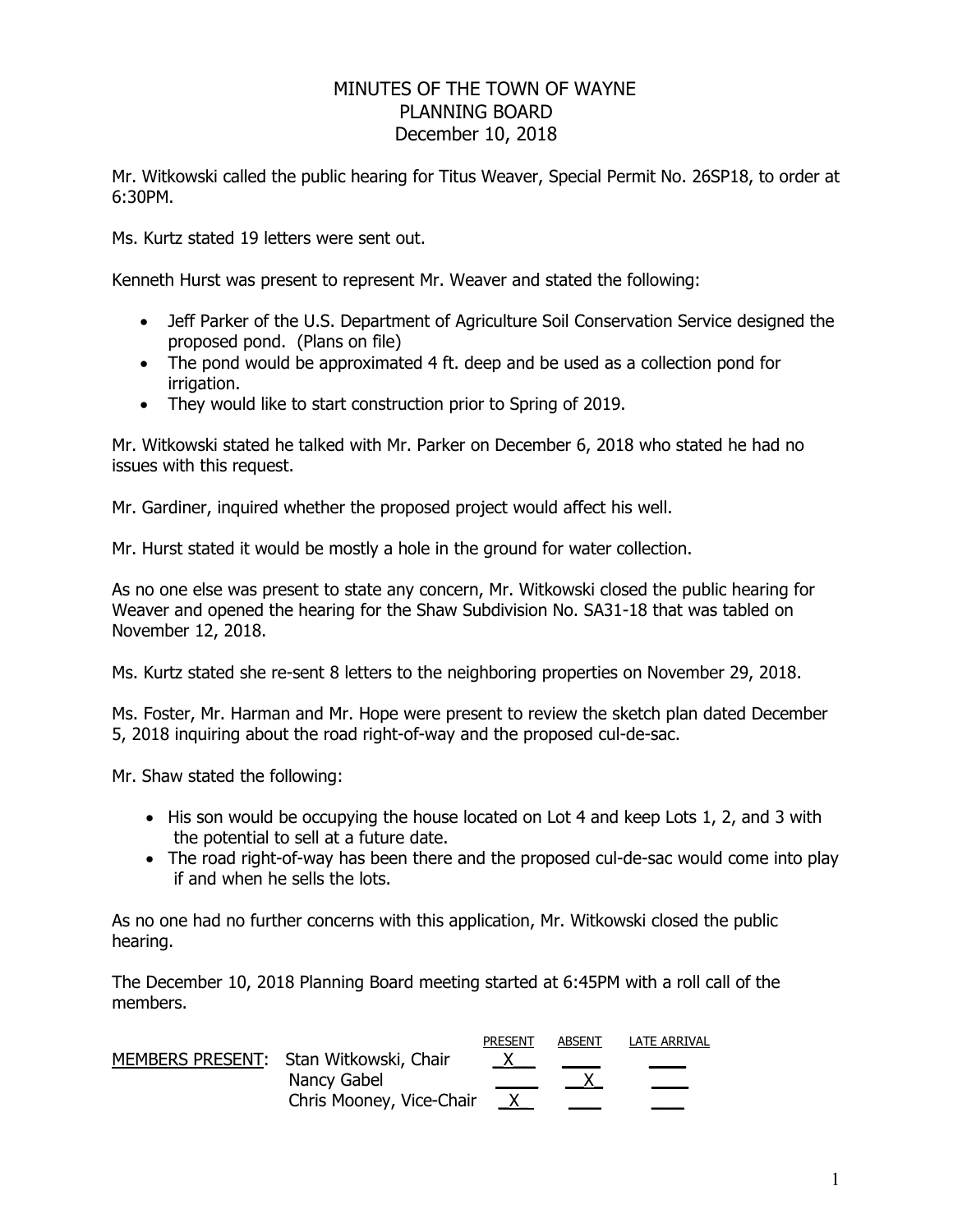|                           | Jon Serdula<br>Donna Sue Kerrick<br>Jeff Martin, alternate<br>Shonna Freeman, liaison<br>Gill Harrop, CEO | $\mathsf{X}$<br>X                         |                                                    |
|---------------------------|-----------------------------------------------------------------------------------------------------------|-------------------------------------------|----------------------------------------------------|
| ALSO PRESENT: Steven Shaw | Kenneth Hurst<br>Gary O'Borne                                                                             | Candy Dietrich<br>Joe Hope<br>Lori Foster | Ron McIntire<br><b>Bob Gardiner</b><br>Dave Harman |

## **AGENDA:**

Mr. Witkowski stated upon communicating with the Town Attorney regarding inquiries on the current Land Use Regulation draft, the Planning Board couldn't address any questions since the Town Board is actively holding a public hearing on them.

## **MINUTES:**

Mr. Mooney made a motion to approve the November 12, 2018 minutes as amended, seconded by Ms. Kerrick.

A roll call vote was taken.

| <b>VOTE RECORD:</b> | Ayes | <b>Nays</b> | Abstain | Absent |
|---------------------|------|-------------|---------|--------|
| Stan Witkowski      | X.   |             |         |        |
| Nancy Gabel         |      |             |         |        |
| Donna Sue Kerrick X |      |             |         |        |
| <b>Chris Mooney</b> |      |             |         |        |
| Jon Serdula         |      |             |         |        |
| Mr. Martin, alt.    |      |             |         |        |
|                     |      |             |         |        |

Ayes-4 Nays-0. Abstain-0. Absent-2. Late-0.

## **NEW BUSINESS:**

**SPECIAL PERMIT NO. 263SP18 for Titus Weaver:** Property located at 9210 County Road 87. Request to construct a farm pond greater than  $1/10<sup>th</sup>$  acre and deeper than 4 ft. 7.8.2 (2)

Mr. Martin made a motion to accept the application as submitted, seconded by Ms. Kerrick.

Mr. Witkowski stated since this was a Special Use permit a SEQR would need to be completed and the Planning Board would act as lead agency.

Upon review of Part 1, the following items were changed:

- $\bullet$  #1 change to no.
- $\bullet$  #6 change to no.
- $\bullet$  #16 change to no.
- $\bullet$  #17 change to no.